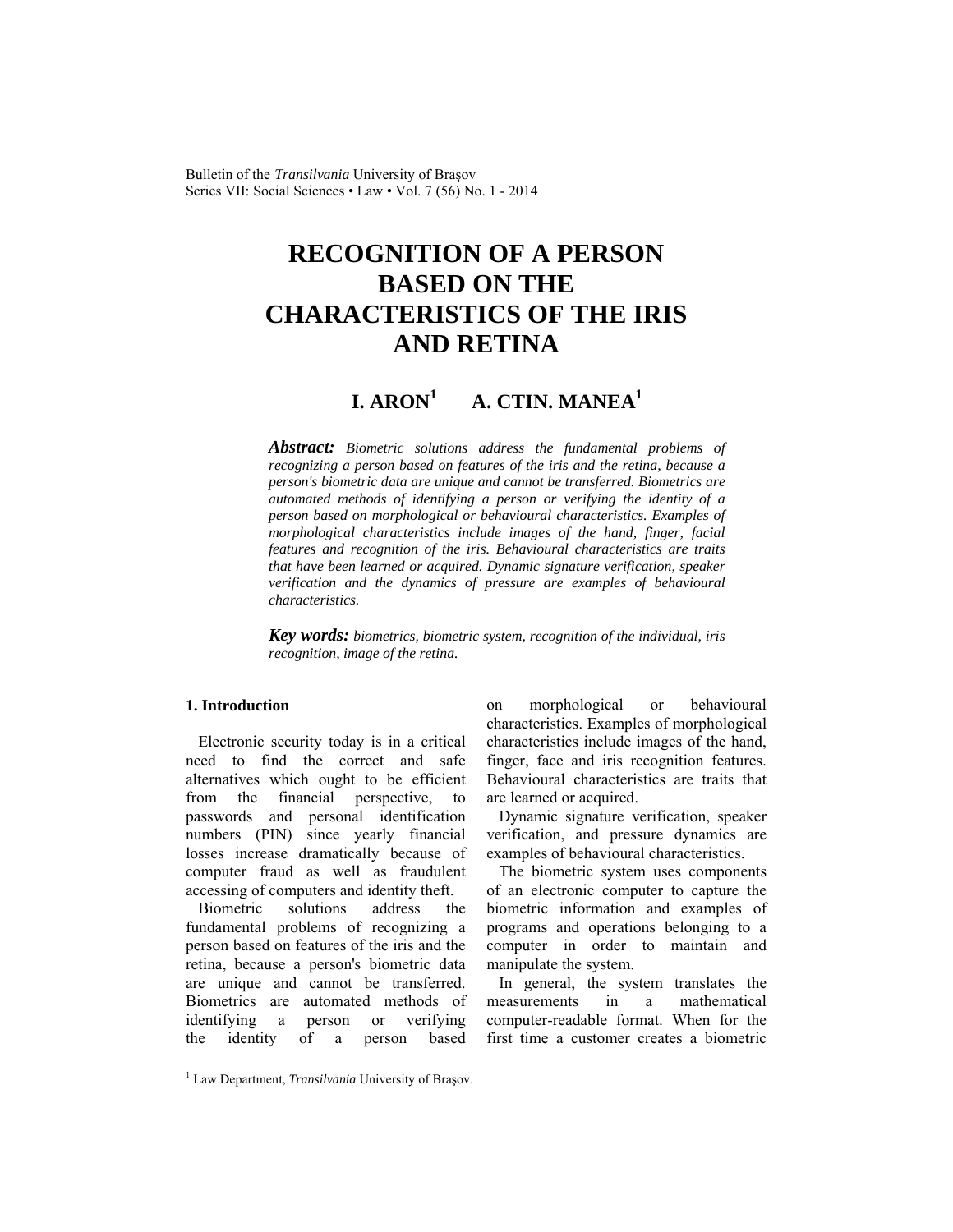profile, known as a template, that template is stored in a database.

The biometric system then compares this template with the new image created every time a customer accesses the system.

Biometrics provides data regarding values in two different ways.

First, a biometric component automates the access in a secure location, releasing or at least reducing the need for permanent monitoring by professional staff.

Secondly, when entering into a scheme of authentication, the biometer (measuring instrument of morphological or behavioural characteristics - voice, speech, signature) adds a high degree of verification for users and passwords. The biometer adds a unique identifier to the authentication network, one that is extremely difficult to duplicate.

Smart cards and data packs also provide a unique identifier, but the biometer has an advantage over such equipment as a user cannot lose or forget his/her fingerprint, retina or voice.

Practical applications of biometric systems target various domains: healthcare, financial services, transportation, public security and justice.

Such applications are online identifications for e-commerce, access control in a particular building or restricted area, offline staff identification, automatic machines for financial reading (ATM), the purchase of tickets through the Internet and access control in militarized areas, etc..

Using iris recognition, a person simply goes to the automatic device of iris recognition and looks into the sensor camera in order to access his/her accounts.

The camera instantaneously photographs the person's iris. If the information about the people's irises corresponds to the one stored in the database, then access is granted.

A positive log can be read through eyeglasses, contact lenses and most sunglasses.

It is important to distinguish whether a biometric system is used to verify or identify someone. These are separate purposes and certain biometric systems are more suitable for one than for the other, though no biometric system is limited to one or the other.

The requirements of the background will dictate what system is chosen. The most widely used by biometrics is verification.

As the name suggests, the biometric system verifies the user based on the information provided by the user. For example, when X enters his/her username and password, the biometric system introduces biometric data for X. If there is a match, the system checks whether the user is actually X.

Identification seeks to establish who the person is without gathering information from him/her.

For example, face recognition systems are commonly used for identification. A device captures an image of the person, of his/her face and looks for a match of this in its database.

Identification is complicated and intensive in terms of resources involved because the system must enable a far too complicated comparison of the images, rather than a 1:1 comparison achieved through a system check.

Iris scan biometrics considers the unique characteristics and features of the human iris in order to verify the identity of an individual.

The iris scanning process begins with a photograph taken with a special camera that uses infrared light to illuminate the eye and capture a very high resolution image.

This process takes only one or two seconds and provides details of the iris,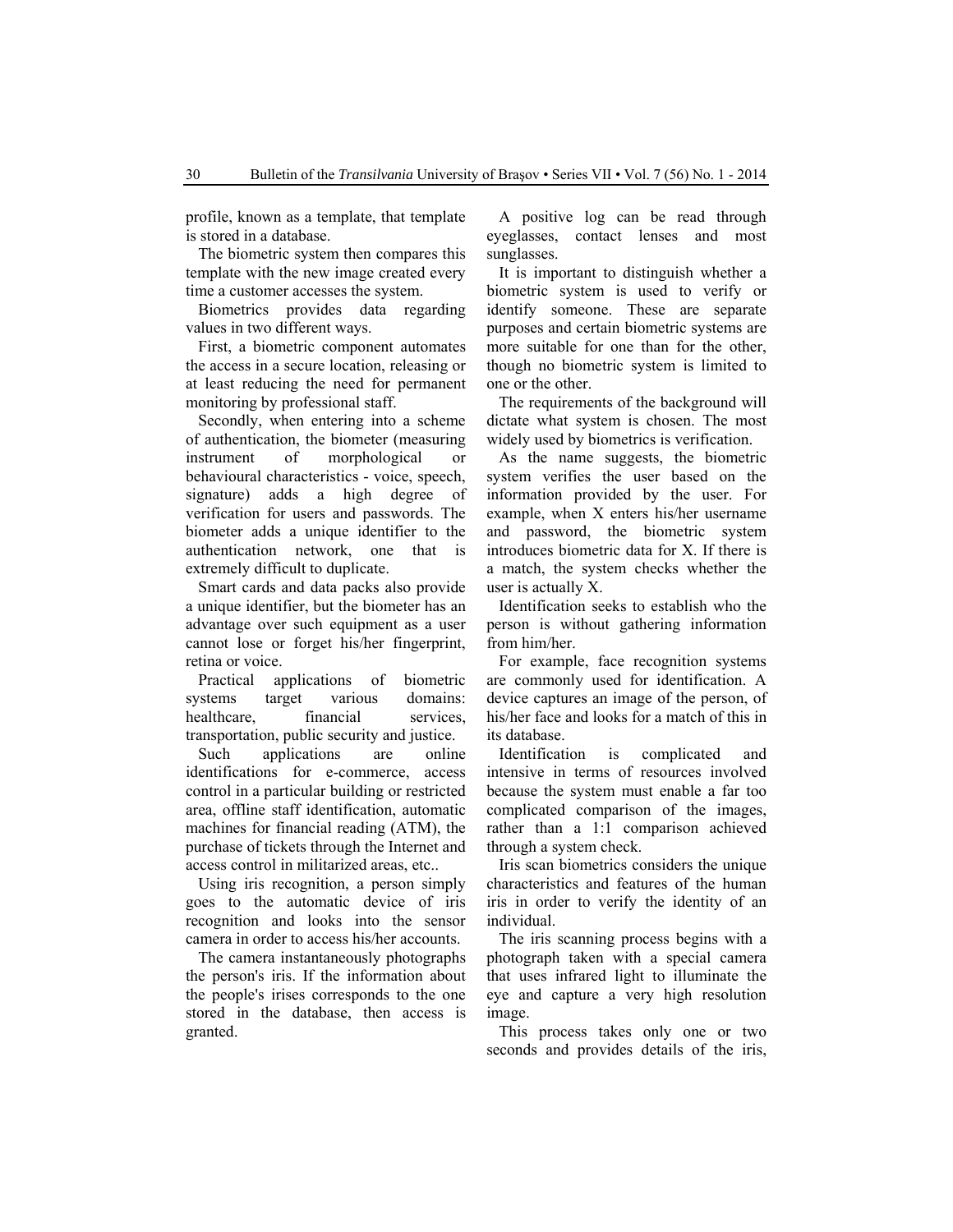which are recorded and stored for future matching and verification.

Sunglasses and contact lenses do not affect image quality and iris scanning systems.

The inner margin of the iris is located by means of a scanning algorithm that highlights the different patterns and characteristics of the iris. An algorithm is a set of directives instructing the biometric system how to interpret a specific problem. Algorithms have a number of steps and are used by the biometric system to determine if a pattern (the first record), and a subsequent registration are the same.

The iris appears before birth and, except for accidents involving the eyeballs it remains unchanged throughout the life of the individual. It is extremely complex and has over 200 unique signs.

The fact that an individual's left eye is different from the right one and in terms of patterns irises are easy to capture, establishes iris scanning technology as one belonging to biometrics, this being highly resistant to false matches and fraud.

The acceptance rate of false matches in iris recognition systems is one in 1.2 million, statistically better than the average of the fingerprint recognition system. The real benefit lies in the high rate of false patterns rejection. Fingerprint scans have a false patterns rejection rate of 3 percent, while iris scanning systems boast rates at 0 percent.

Iris scanning technology has been tested in financial circles in England, USA, Japan and Germany since the beginning of 1997. In these pilot centres, the information regarding the client's iris becomes the verification tool for access to a bank account, eliminating the need to enter an identification number (PIN) by the client. When the client had his iris scanned and the identity verification was positive, access was granted to the bank account. These applications were successful

because they eliminated the difficulties of forgetting the password or losing it.

Airports have begun to use iris scanning for registration, identification or verification of employees crossing secured areas and allowing access to airline passengers. This system allows a quick and easy verification of the identity of the people in order to be allowed access through the checkpoint.

Other applications include monitoring of transfers and releases of prisoners as well as other projects designed to authenticate purchases through the Internet, Internet banking, Internet voting and the purchase of shares on the internet, etc.

A high accuracy technology as iris scanning is a great success because it provides enhanced security.

#### **2. Iris features**

The iris has many features that can be used to distinguish an iris from the other.

One of the main features visible is represented by the network of the connective tissue strip that creates the appearance of radial division of the iris and is formed over 8 months of pregnancy.

During the development of the iris, the first seven months of pregnancy are crucial, because of the process of chaotic morphogenesis, it remains unique, which means that twins have different irises. The iris has 266 degrees of liberates (the number of patterns in the iris), which allows an iris to be different from another.

The fact that an iris is protected behind the eyelid considerably reduces the probability of an accident and / or scratches that cause changes.

Also, the iris never grows old which means that it remains in a stable form from the age of about one until death. The use of glasses or contact lenses (coloured or colourless) has a minimal effect on iris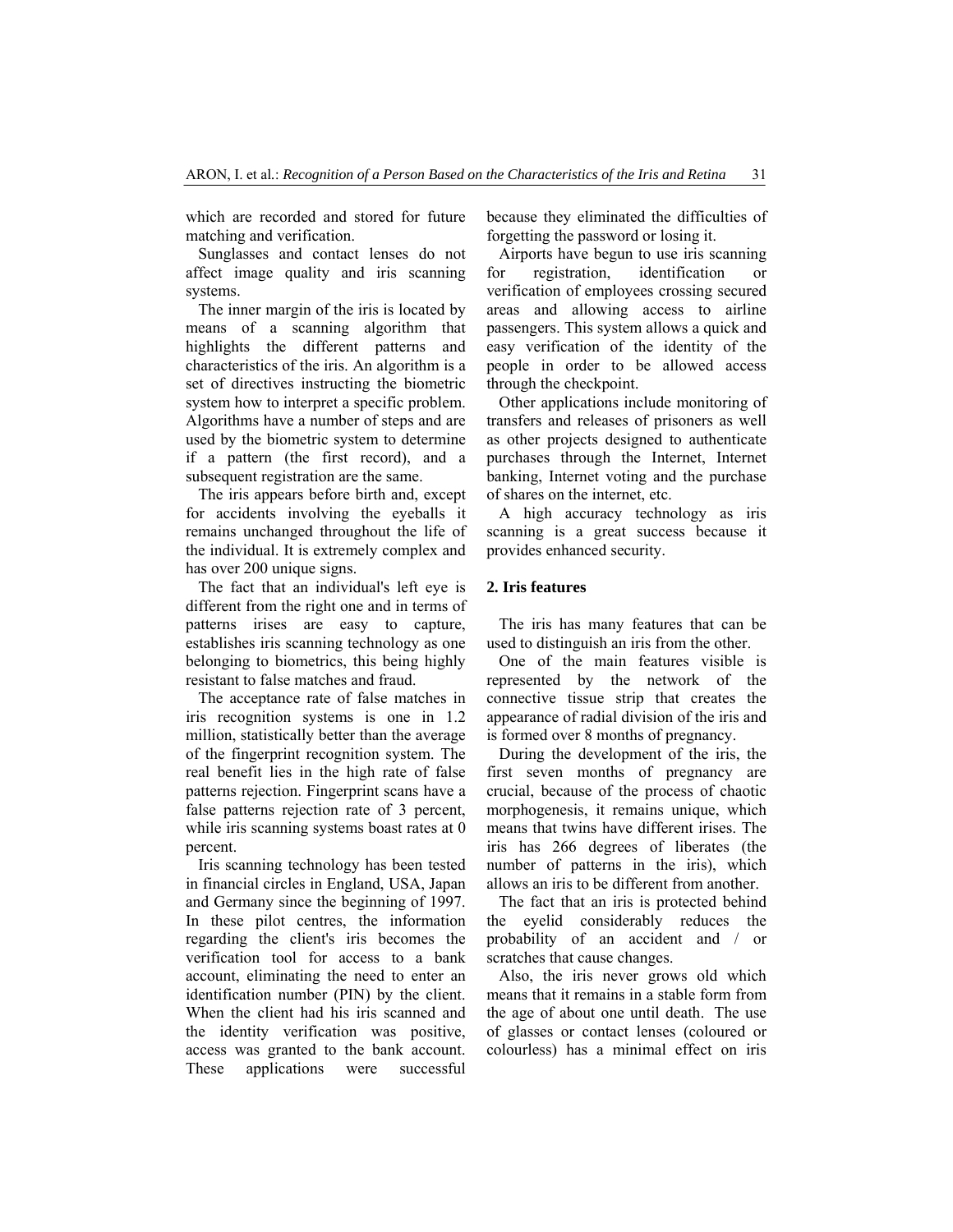representation and therefore does not affect identification technology.

From the above, we can conclude that the iris is characterized by a number of characteristics which allow the identification of the person, such as:

- uniqueness;
- immutability;
- cannot be counterfeited;

• diversity of varieties (patterns) of the iris;

• can not be influenced by the use of accessories - glasses, contact lenses.



Fig.1. *The Iris* 

Iris recognition is based on the following main visible features:

• the connective tissue that gives the appearance of dividing the iris in radial strips;

- circles;
- signs;
- freckles;
- crown.

It can be said that the iris has a code.

Expressed simply, iris recognition technology converts these visible characteristics in a sequence of codes with a length of 512 bytes for a model recorded with a view to attempt identification.

According to Dr. Daugman, the 11 mm diameter of the iris provides 3.4 bytes of information per square millimetre.

This density of information shows that each iris can have 266 "degrees of freedom" as it is quoted in most of the works in the literature on iris recognition.

A key point of the differentiation technology in iris scanning is the fact that the 512 bytes models for each iris facilitate a matching speed of over 500,000 models per second.

# **3. Biometric recognition system based on iris scanning**

The iris identification process is performed using several systems. In general, the process of the iris identification system includes the following four steps:

- 1. Capturing the image;
- 2. Defining the location of the iris;
- 3. Optimizing the picture;
- 4. Storage and comparison of the image.

Iris image can be captured by a standard camera using both natural and infrared light and can be a manual or an automatic procedure.

The camera can be positioned at a distance of between 9 cm and one meter to capture the image.

In the manual procedure, the user must adjust the camera to frame the iris and should be at a distance of 15 cm to 30 cm from the camera.

This process is much more difficult when done manually and requires special training of the user in order to be successful.

The automatic procedure uses a set of cameras that automatically locates the face and iris.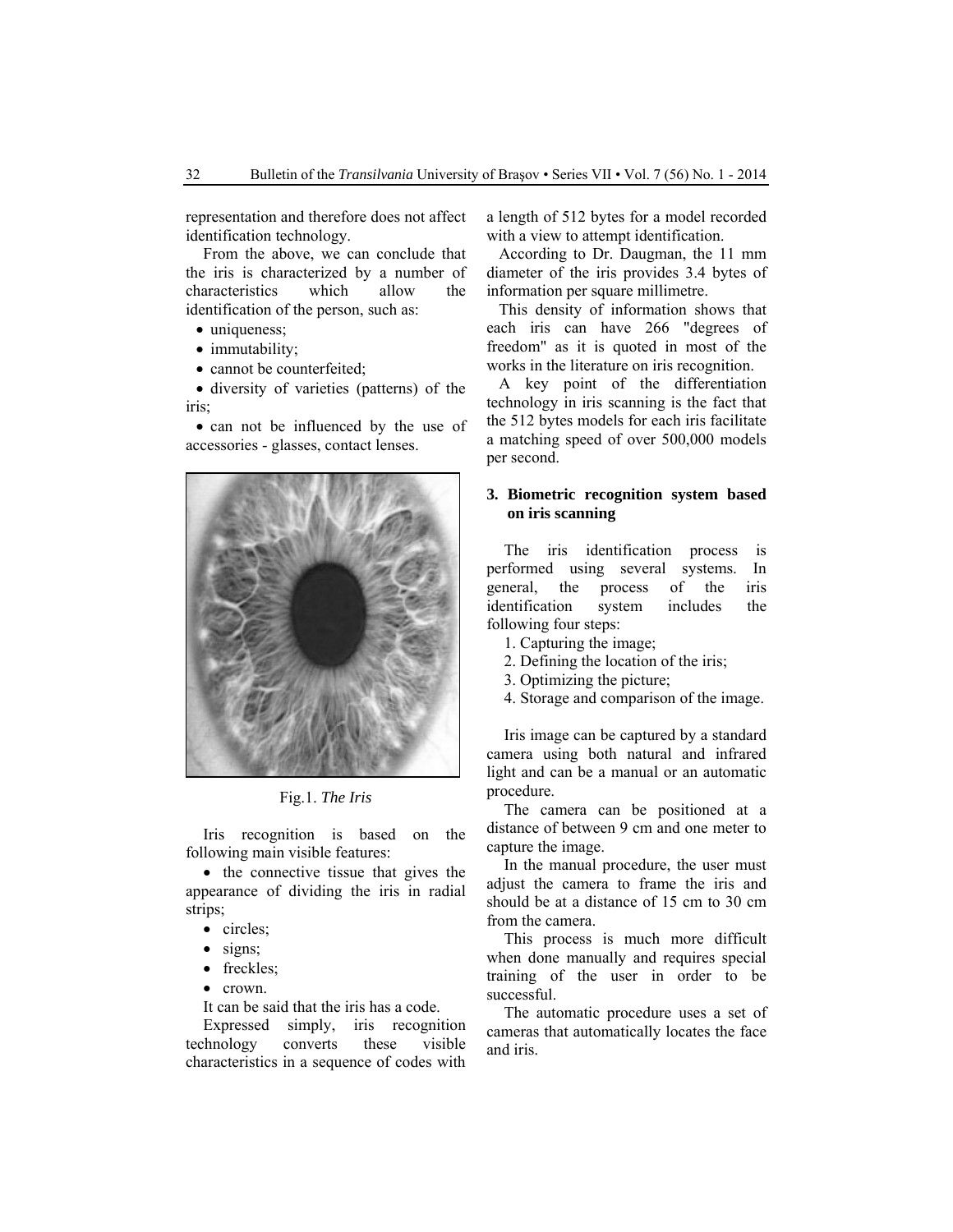Once the camera has located the eye, the iris recognition system then identifies the image that best illustrates the focus and clarity of the iris.

The image is then analyzed to identify the outer margins of the iris, where it meets the sclera, the pupil limit and the center of the eye pupil.

The recognition system then identifies the image areas of the iris that fit the extraction of the trait and analysis.

These involve the transfer areas that are covered by eyelids, any deep shadows.

Once the image was captured, such an algorithm should be used to filter and to designate segments of the iris into hundreds of vectors.

The algorithm should also take into account changes that may occur in an iris, pupil expansion or contraction due to the influence of light.

This information is used to produce a vector registration called Iris Code, which represents a record of 512 bytes which is then stored in a database for further comparison.

#### **4. Retinal image**

Retinal image consists in determining the appearance and size of blood vessels existing in the retina.

It is an extremely safe method of identification but it is the least used because of its invasiveness. The person must take off his/her glasses or contact lenses and to focus their gaze on a point so that the optical system of the eye lens does not change the focus of the optical reading system.

While the eye is held still, a low intensity infrared beam scans circularly the central area of the retina. The amount of reflected light, modulated by the reflectivity differences between blood vessels and the surrounding tissue is stored and represents the information that will be processed for identification.

The mathematical algorithm used for comparison transforms the size of the blood vessels into a numerical value, memorized as a barcode, their angular position being also recorded.



Fig.2. *The blood vessels on eye*

One of the greatest challenges of automated iris recognition system is to capture a high quality image of the iris while remaining non-invasive to the person whose iris image is captured. As iris is relatively small (an inch in diameter), dark, and the person is very sensitive when it comes to his/her eyes, careful handling is required.

In order to capture the iris image, the following should be considered:

• iris images must be acquired so that they have a high enough resolution and accuracy to be used in the recognition process;

• a good contrast of the iris without implying a level of light that disturbs the person;

• images should be well framed (centered);

• the distortions of the acquired image should be eliminated as much as possible.

Using eye image, the boundary between pupil and iris is detected after the eye position in the image given is located. Once the center and the radius are extracted, the right and the left radius of the iris are searched based on this data.

Using the center and the radius which are calculated in advance, the polar coordinate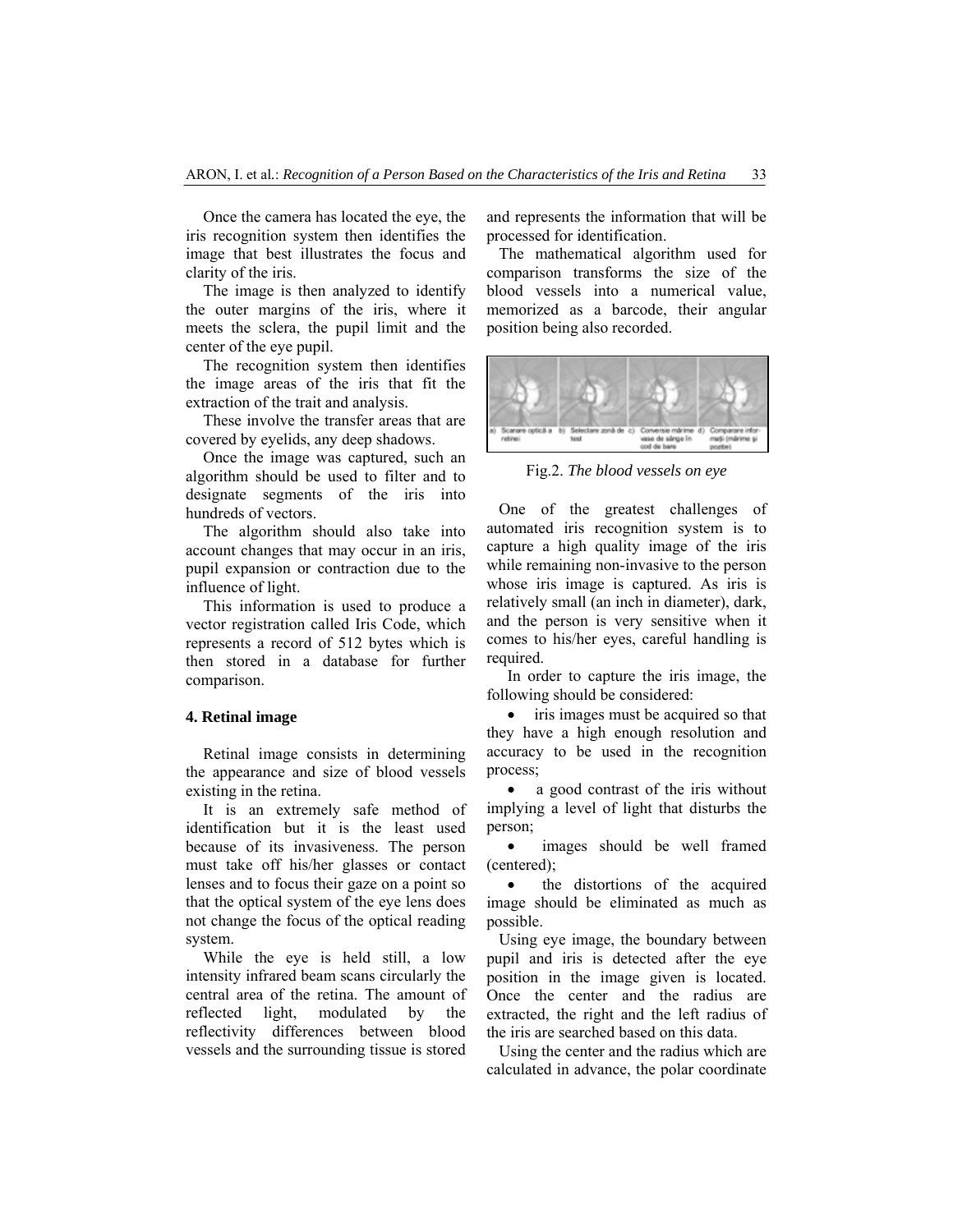system, out of which the characteristic of the iris is extracted, is established.

The extracted pattern of the iris is partitioned into prints in the form of a band. Each local area of these prints is transformed by means of a special cleaning 2D filter into a complex number. In fact, the sign of the real or imaginary part of the number converted is coded in 1 for a positive sign and 0 for a negative sign. The bytes thus obtained are compared with the bytes of all personal codes in the database or registered memory.

Finally, the system starts processing so as to recognize / identify the iris given by matching the score.

# **5. Multibiometric systems**

There are systems that combine numerous unimodal biometric systems in an optimal manner. This concept increases the accuracy of the identification system and the resistance to counterfeiting, as all the characteristics should be counterfeit simultaneously. Of course, the combination of different systems should lead to improving the performance by introducing the combination of more items of information. The multibiometric system should not be understood as being obtained by putting together several systems, but through the creation of a complex system, able to use features of various systems, to select them and create linking elements between the uniqueness traits of the same individual.

In addition, for the development of a design of this comprehensive system, certain factors must be set such as:

•choosing and determining the number of biometric features - they are determined by the nature of the application and the correlations between traits. Some equipments make it easier to use an application that includes the combination of several features of the user, and others require the use of other combinations, such as face, voice and lip movement of an individual, the fingerprint and the face.

•the level at which information provided by multiple features will be integrated into the biometric system - at the level of extraction of the features, the sets of features specific to more identification ways are integrated, and from these, a new set of features is generated, which is used in performing the identification and in the modules for making the final decisions of the biometric system regarding a specific identity.

•the methodology of integrating information - the complexity of developing such a system determines that all multibiometric systems be based on a combination of no more than three unimodal systems. Some systems use, the face, the fingerprint and the hand geometry in combination, others use the face and the iris.

Proposals for improving the identification / verification of a person did not restrict to the multibiometric system. In July 2004, researchers from the Michigan State University proposed, in the International Conference on Biometric Authentication in Hong Kong, the completion of the multibiometric system with data - gender, age, height, weight, eye color, ethnicity, etc. These data are collected from each person once s/he uses biometric technology, a fact which was not yet determined in any of the biometric technology presentations. These data are called by the author "Soft Biometrics Trait" (SBT).

SBT are features that provide some information with a high degree of circumstantiation about a particular individual, but lacking distinctiveness and permanence to provide a sufficient differentiation of two individuals. SBT improves the performance of traditional biometric systems by introducing these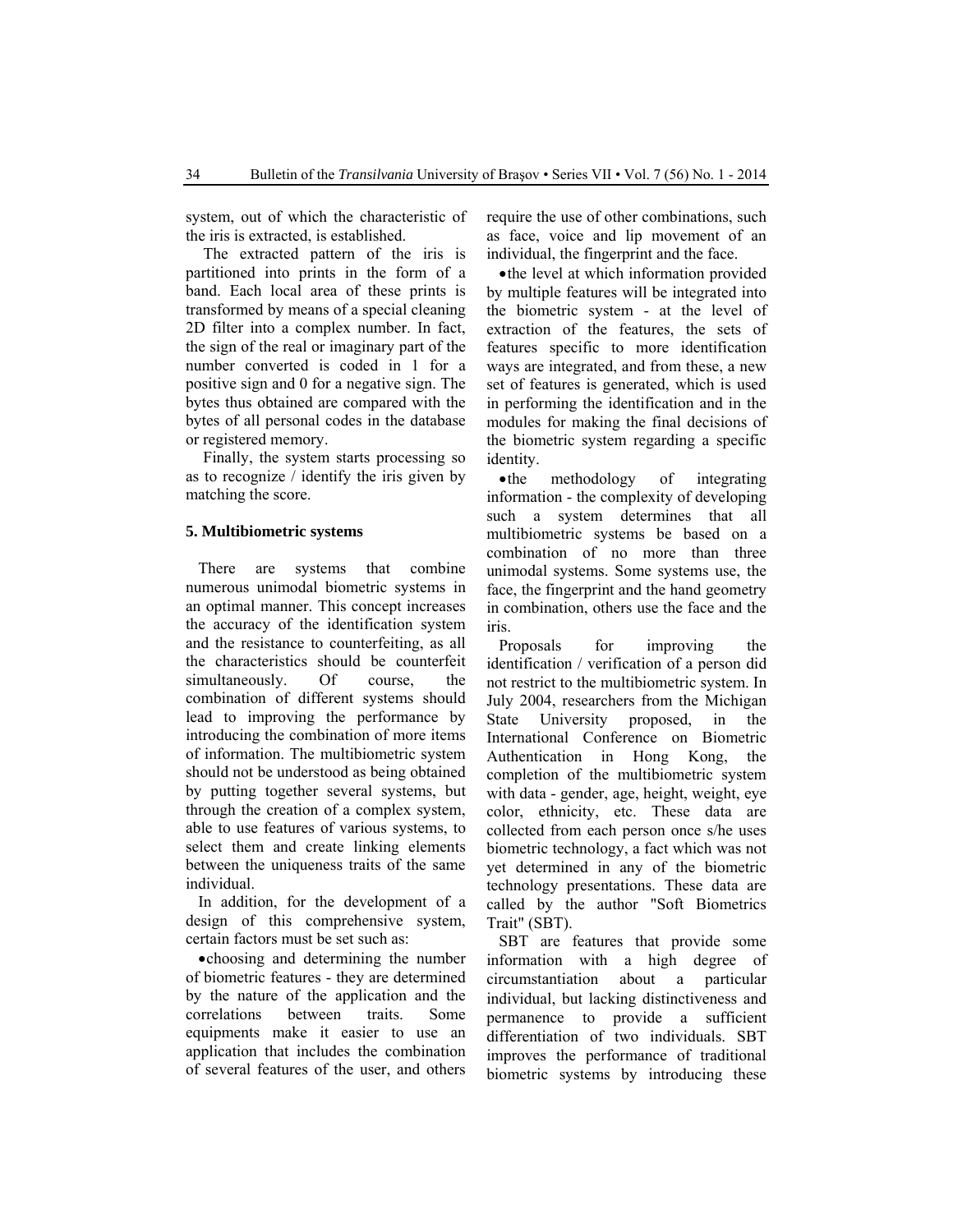features for the selection of a wide database. Entries into the database will be limited to those subjects who fit the profile resulting from the filtration.

Experts underline the fact that multibiometric systems require a rather long time to verify a person's identity.

Therefore, the old anthropometric system of A. Bertillon is useful as a complementary element to a complex multibiometric system able to extract the information needed for identification, at the same time taking into account the limited accuracy of the first identification system.

Issues regarding the invasion of privacy and human civil rights continue to be made when resorting to a biometric identification system. The main doubt of the civil society concerns the opportunity of the biometric system, which could lead to an easier manner of identity theft.

Also, civil society raises the question of the excessive control of state authorities on the private life of individuals as well as the possibility of using personal data in activities against the democratic system in order to promote political, economic or ideological group interests. The opposition to the widespread use of the collection of data on individuals traveling to the U.S. was generated by some discriminatory accents in the use of biometric identification systems, users being selected, in some cases, simply based on belonging to non Caucasian races.

Beyond these doubts, partly substantiated, referring to biometric identification systems, we should note that the development of this type of identification has a major significance for the development of the forensic science, providing new investigative tools. Proper use of biometric identification systems can have a great impact on legal practice by improving forensic investigation of antisocial deeds and for finding out the truth, serving the purpose and the fulfilment of Forensic science.

## **6. The role and benefits of biometrics in access control**

How can biometrics be integrated in access control applications?

What are the key elements that need to be taken into account when using a biometric device?

Biometrics identifies a person by means of a unique human characteristic: the shape and size of the hand, a fingerprint, the face or more features of the eye. If the purpose of an access control system is to control where certain people can go or not, then only a biometric device will be truly effective.

Consequently, biometrics is used at the main door of thousands of companies worldwide, the doors to the runways of major airports and the entrance into other areas where the combination between security and convenience is desirable.

 More than 900 palm print readers control the customers' and employees' access in special areas of Italian banks and more than 100 units perform similar functions in Russia. In the UK, prisons are based on biometric systems to track prisoners and visitors.

Universities use palm readers for the meal program in campuses and in order to protect access to bedrooms and their own computer centers.

Hospitals use biometric devices to control the access and payroll accuracy.

Presently, there are biometric systems that meet the needs of almost all commercial applications for access control. And as costs continue to decrease, justification for the use of a biometric system has become a reality and a necessity for increasingly more organizations.